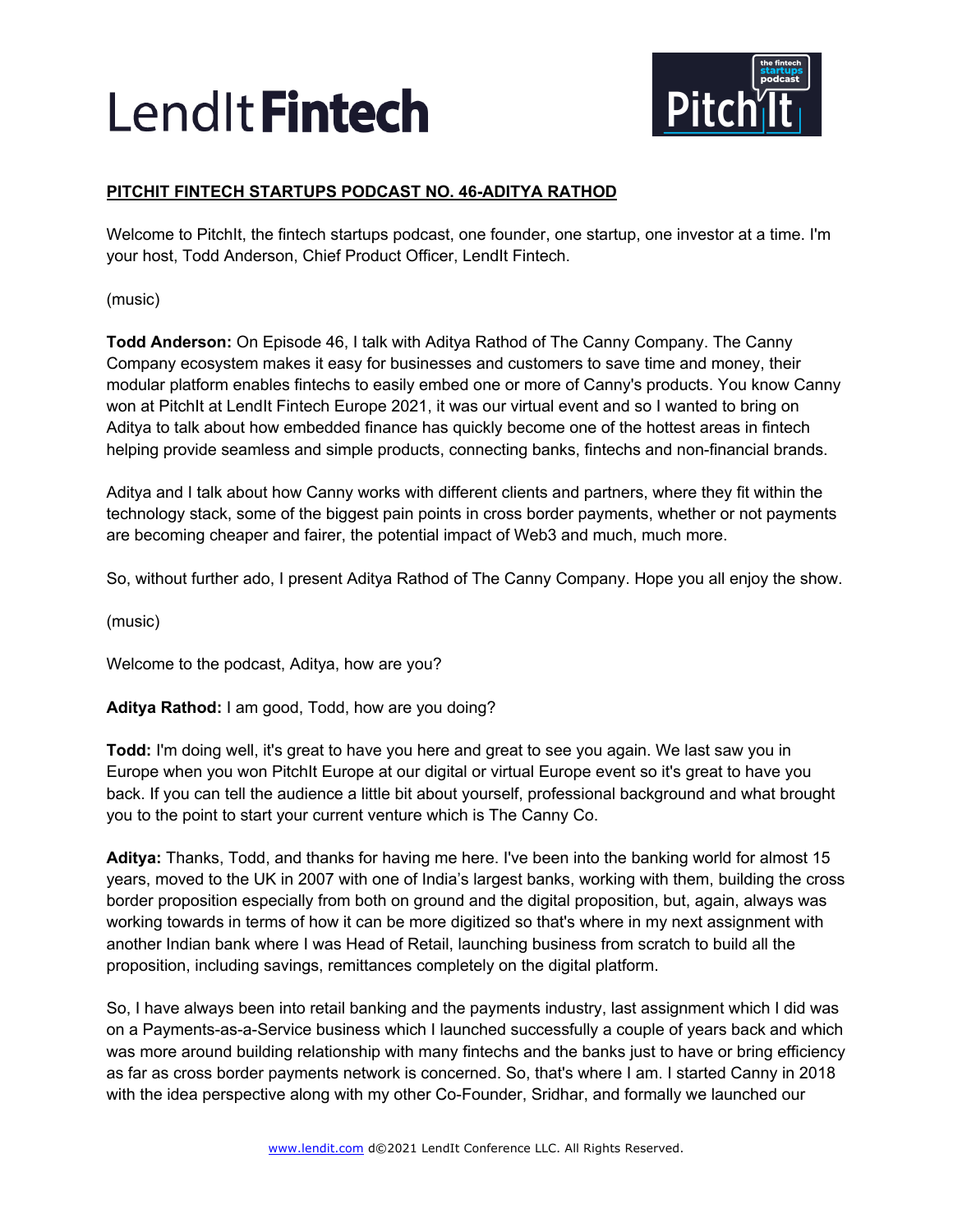

company in 2020 and today, we are where our product is live, we good a good traction as far as on the clients, partners as well as from the industry experts so there we are.

**Todd:** You know, I always like to ask this question, were you always on the path to becoming an entrepreneur? I heard you say you started a company a few years ago so, clearly, this is your second venture, but even through your early professional career was the goal eventually I'm going to be an entrepreneur or was it the problem that moved you into the space?

**Aditya:** So, I would say it's more from a problem perspective because, yes, as I said, I had spent almost 15 years into my corporate work, especially into the banking, but, yes, during my corporate work also I was working on businesses where I've built products from scratch, I have actually built a complete retail banking framework from scratch as far as the bank is concerned. So, always there was a kick in terms of building something unique, offering the best proposition to the end consumer and that kick has actually brought me here where I am today, in terms of launching Canny and solving the problem which we see as far as cross border payments are concerned.

**Todd:** Give us an overview exactly, what do you guys do, who's the target customer and while answering that question, how did you come to the name Canny?

**Aditya:** So, we founders know each other for over a decade and as it happens when you move to another country from your home country you make your friends through kids and that's how we met. So, while Sridhar was working on his previous startup and consulting for banks, I was working on building businesses from scratch, especially on the retail banking side, we found still there is a gap to address as far as in the global payments market. The financial world typically locks users into ineffective options and we stand against this outdated model.

Our platform provides all businesses with insightful analysis and transparent options, we are positioning ourselves to be the go-to financial platform for international payments and we make it easy for banks and fintechs to embark on this and make it friendly for them and consumers. Through a modular ecosystem that requires external service, we ensure flexibility using flexibility, usability and security, but at the end of the day, we offer a service that saves financial institutions which is banks and fintechs time and money whether that's by helping our partners increase revenue or helping business make most cost-effective choices.

Now, your question was how we have come actually on the name Canny. So, as you see, we increase revenue through empowering partnerships and astute choices and Canny means a smart way to do things, smart and self-serving. So, we believe everyone should be able to make Canny choices, our five core values which are choice, diversity, equality, partnership and convenience, these reflect our goals to do more than increase revenue for business. We aim to foster a very competitive yet harmonious organization and that's what Canny stands for, we are about profit through choice and partnership.

**Todd:** And so, if I'm a bank, you know, and I come to you guys, is there one....here's the end of the box, here's the solution, the end end solution, can I buy different pieces, how is the customization and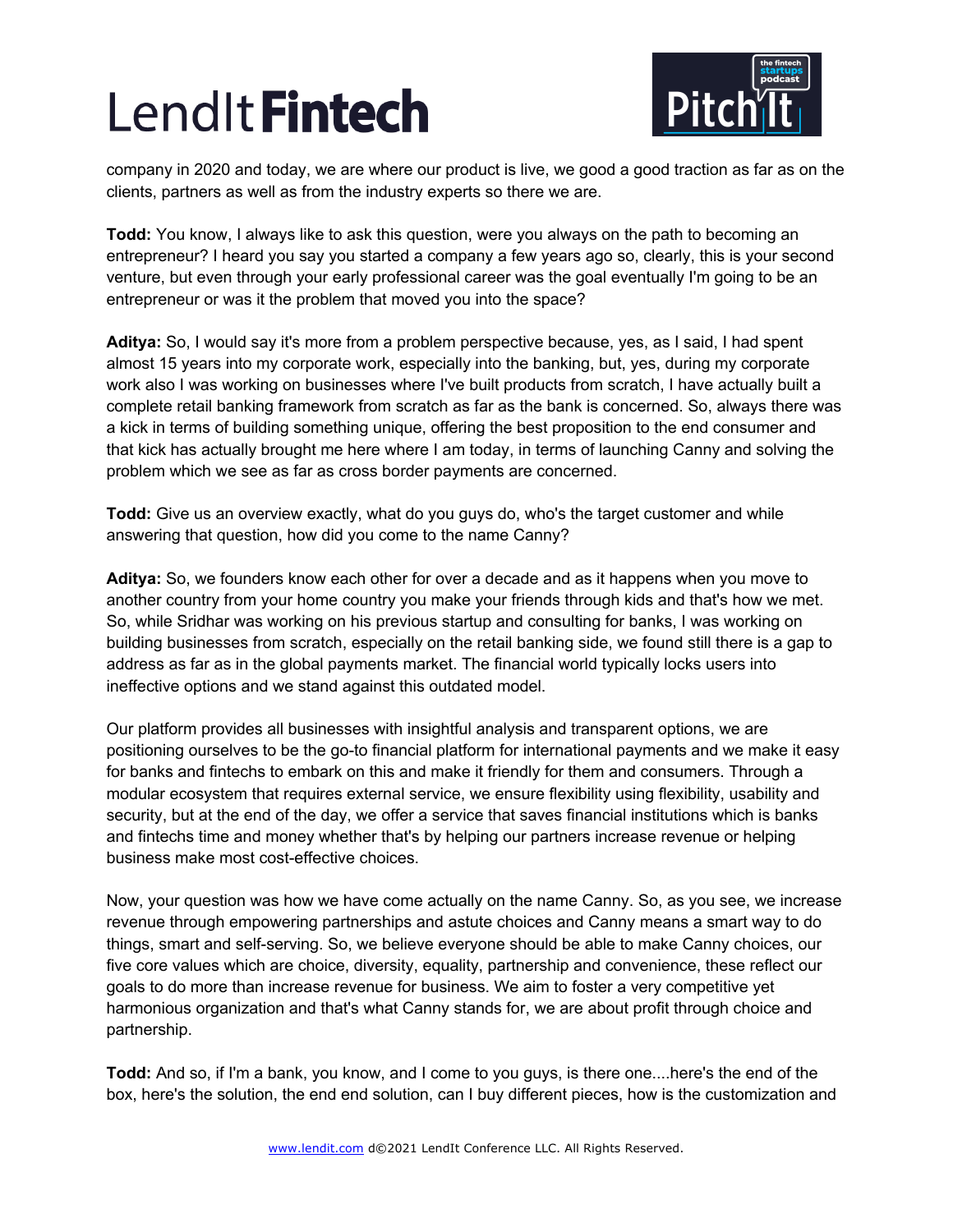

what am I paying for as the bank and how do you guys make money? Are you charging fees to me and ultimately the end customers, the one that benefits, tell us a little bit more about that.

**Aditya:** So, maybe it would be good in terms of giving a little bit more overview as far as our products and the target customers are concerned. So, with our products we have interesting pain points of three involved parties as far as cross border payments which are like payers, receivers and the banks and fintechs who are servicing them. So, Canny with it's embedded finance marketplace, we empower banks, fintechs and other global businesses to offer cross border payment services, Canny believes that only marketplaces can lower prices and deliver better consumer outcome to address the stated problem.

Canny's remittance marketplace brings market leaders on a single platform, offers multiple choice to enjoy lower prices and a one-stop-shop to find and buy the best, simple, but the complimentary request to pay and the invoice to pay, what we have created which is revolutionary and yet easy to use product enabling individuals and businesses to request money from anywhere in the world. So, based on the World Bank's Remittance Data, if you see the remittance marketplace drive the cost down of global payments by almost 45%, it is a big advantage to end consumers and a huge differentiator for any international payment service provider.

So, all our products are embeddable, we give option of either a white label or API so any business, as I said, which is fintech or banks or any global business can launch marketplace or request to pay proposition with just a few lines of codes thus, at the end of the day, reducing the cost and complexities of integrating with multiple partners. But, most importantly, by way of making Canny's API, they become a revenue center instead of a call center because at Canny we share percentage of revenue on every transaction with our clients, especially in terms of how Canny is making money.

As I said, we are on a mission to build a company payments ecosystem in a sharing economy so we have built a platform which is on a "win win" basis for all parties involved so our payment partners share a fixed margin with us and in turn, part of that FX margin we pass on to our clients so we become a revenue center not a call center and everybody involved wins. Consumers get the best, partners get the transactions from the consumers whereas the clients offer a new service as far as their end consumers are concerned, but still make some money on it.

**Todd:** I mean, you mentioned a few lines of code, how long does a typical implementation take? I mean, I assume with banks there's a little bit of a process there, you know, there has to be a lot of checks and boxes to do in working with a bank partner, but is there kind of an average of how long it takes?

**Aditya:** Yeah. So, ours is a B2B2C platform so our technical innovation is actually a structure layer that enables easy integration with multiple remittance partners, but simultaneously, we offer a complete coherent and single interface to enable a very standardized end-to-end fully digital flow. So, as I mentioned, our platform is available as white label and API so any partner who wants to just take it as a white label, they can just re-scan it without much customization, it can go live in a few weeks, but if it needs customization then definitely it requires some time and it can be completed in two to four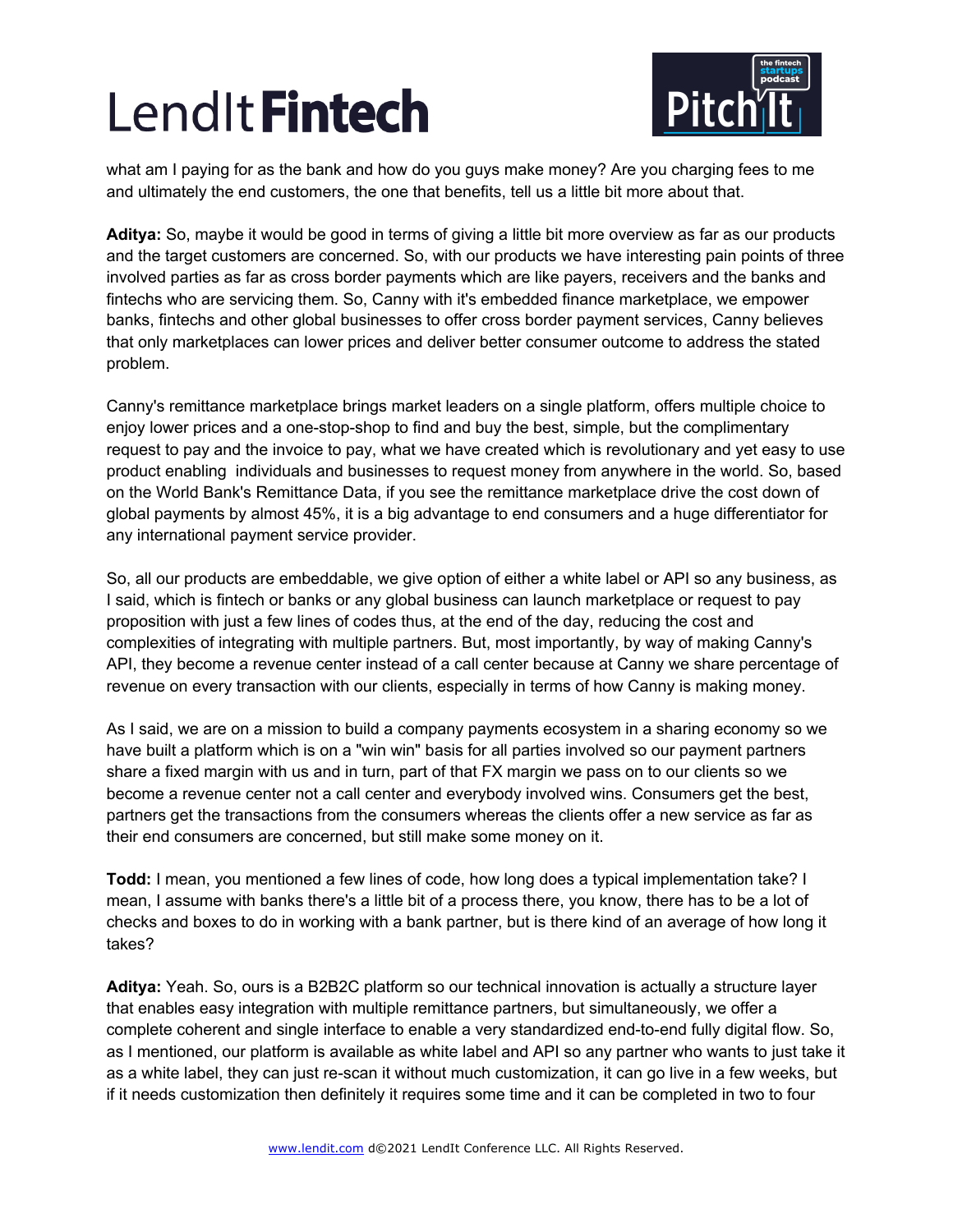

months timeframe. But, ultimately at the end of the day, it all depends on the respective stakeholders everywhere, customer journey customization, partner selections, testing time.

## **Todd:** Yeah.

**Aditya:** But, all in all, our API saw how we have built out completely on a self-serve basis, it is already published on our website, just open gig partners, the client has to pay and they can implement it, but our product and how we have designed it, they are better if FIs are in the same market. They can take only as a marketplace for payers to initiate the payment and if the FIs are in the receive market they can take only a request to pay for their beneficiaries where they can request money from abroad. So, when I talk about send markets like the US, UK, Australia whereas in the receive market which are like India, Philippines, Vietnam so we make it very simple, time-saving proposition and also for FIs to go and to have a quick to-market solution.

**Todd:** What are the biggest pain points in cross border payments? So, if I live in the Philippines, I'm trying to send money to a family say in the US or in the UK, where are the biggest impediments to that payment being smooth, easy to my family member in as short a time as possible?

**Aditya:** I see, personally, there are four factors which are still a main or biggest pain points which is like price, transparency, speed and access. So, we see consumers are still searching and spending a lot of time to get the best from the market, complexity increases when they have a requirement of different currency payers. As the World Bank data also states and shows, there is no single cross border service forwarders, have always been on the top of the chart for any two consecutive quarters and it makes it very difficult for the end consumer to find who is the best at that particular time.

**Todd:** That's fascinating. Back-to-back quarters, that's always been different.

**Aditya:** More than two quarters. So, two quarters, yes, we have seen one single player is on the top, but consecutively, more than two quarters, not even a single player is always on the top.

## **Todd:** That's fascinating.

**Aditya:** And at the same time, as I mentioned about the cost, the cost of sending \$200 which is, again, a World Bank data is too high, it is averaging almost 6.4% of amount transferred as per 3rd quarter in 2021 and which is actually quite far from the sustainable development goal which was set by the World Bank and which is 3% by 2030. Data reveals that this cost tends to be higher when remittances are sent through banks as compared to the digital channels. So, on speed and execution, the challenge of speed involves the processing time of payment from end-to-end including factors such as time required for dispute resolution, reconciliation searches, possible slow processes for funding, defunding, daily cut-off times, closing times, AML security checks which I mean Anti-Money Laundering and combating the finance of terrorism.

So, all these daily happenings and at the same time, there are many manual errors that happens like payers sometimes enter account details or wrong bank details so all these challenges actually makes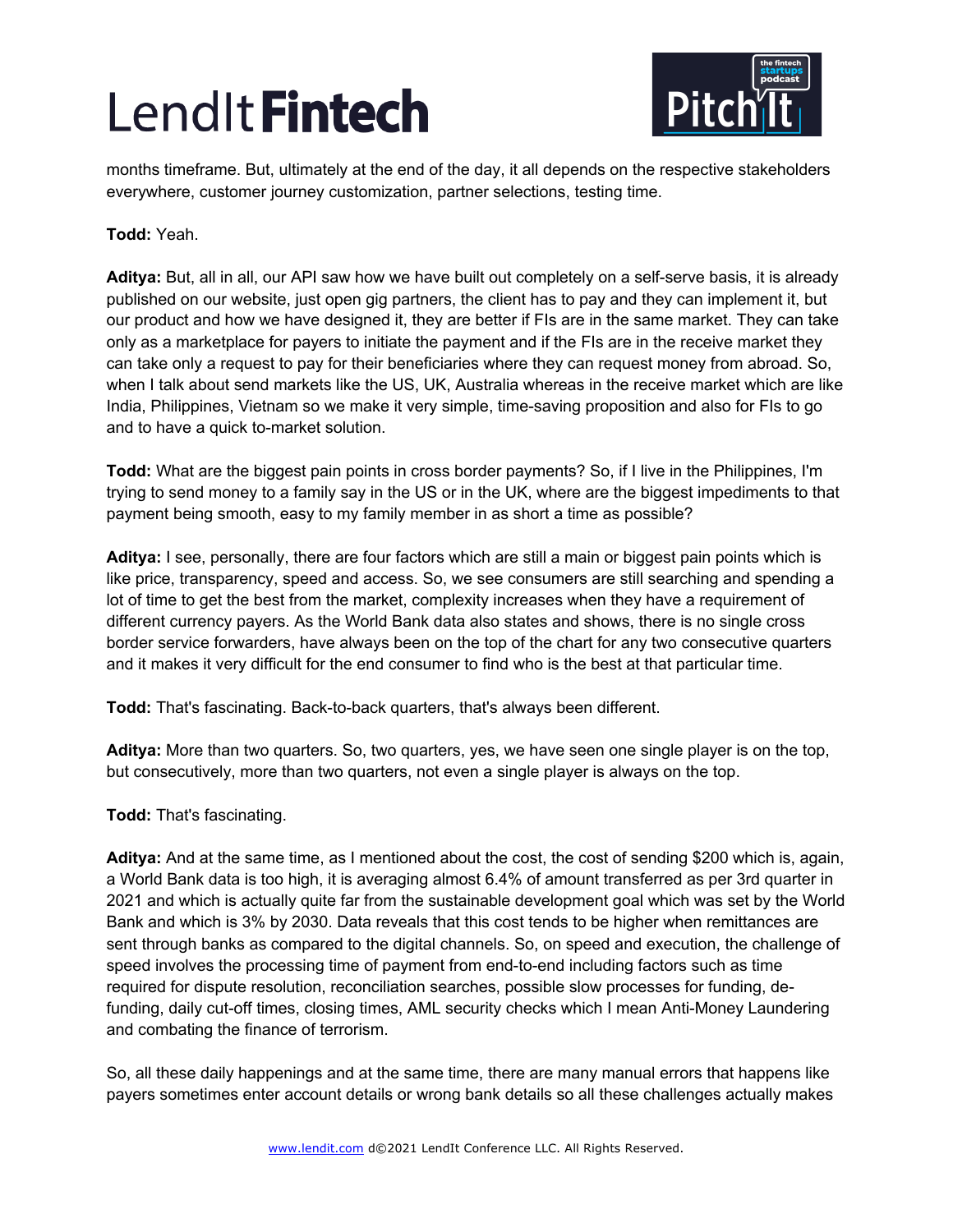

the process very cumbersome. So, you mentioned the point about the Philippines, how it would be easier for any customer sitting let's say in the US to transfer funds from the US to the Philippines, it all depends whether he is able to get the best partner who is very strong in that corridor. So, maybe one partner is good as far as strong from the US to UK is concerned, but the same player will not be good as far as sending money from the UK to the Philippines because they don't have or they might not be having access as far to the correspondent banking network further drawing arrangement in that base country and that's where we solve the problem.

We bring the best in terms of the partners which is good let us say for the UK or Australia, another partner may be good for UK to India, another partner may be good for the UK to the US, that's the problem that we solve. So, at the end of the day, the consumer gets the best for the different currency payer to use what they have.

**Todd**: What are your thoughts on this huge explosion in recent years of crypto and blockchain and Web3, is this the future? I mean, there is obviously a lot of talk about how cheaper it can be, how instantaneous it is, but there's still a lot of complexity to it. What are your thoughts on kind of this recent explosion of the space?

**Aditya:** So, no doubt, definitely the complexity is there, but all these are quite promising as far as cross border payments are concerned. They're not only helping in bringing the problems I mentioned about the transparency, it is bringing the cost down, it is increasing the speed and also, it is delivering a very strong ecosystem including facilitating hassle-free, secured (inaudible). So, Web 3 is nothing but a new iteration based on the blockchain so all three are inter-linked. In cross border payments, blockchain cuts off intermediaries which helps to increase the speed and reduce transaction cost.

At Canny, as far as the fintech revolution is concerned, we are already in Fintech 2.0 with that embedded global payments marketplace and also, we are working and moving towards the SaaS revolution. Also in the background, the team is already working towards the Fintech3.0 making the perfect use case for multi-currency central bank digital currency. Why not strictly a decentralized finance, but a multi-lateral corridor that serves as a shared exchange place for participants in multiple jurisdictions and this is all about how to conduct cross border payments.

So, as you mentioned, about whether it is about crypto, blockchain or Web3, the underlying technology is about blockchain and that is actually bringing in the complete transparency and also a view, end-toend view to our consumer where their payments are, what stage their payment is so that makes it completely visible and, you know, give a complete timeframe, yes, our payment is going to be issued, going to (inaudible) by so and so bank so it's quite fascinating, I would say

**Todd:** You know, as someone who has extensive banking and corporate and big institution experience, I mean, how much different is the life that you're currently living in the startup world from the traditional FI universe and does that shape and change how you think about some of the products and how you guys iterate on these and curious to hear your thinking on big versus small and nimble.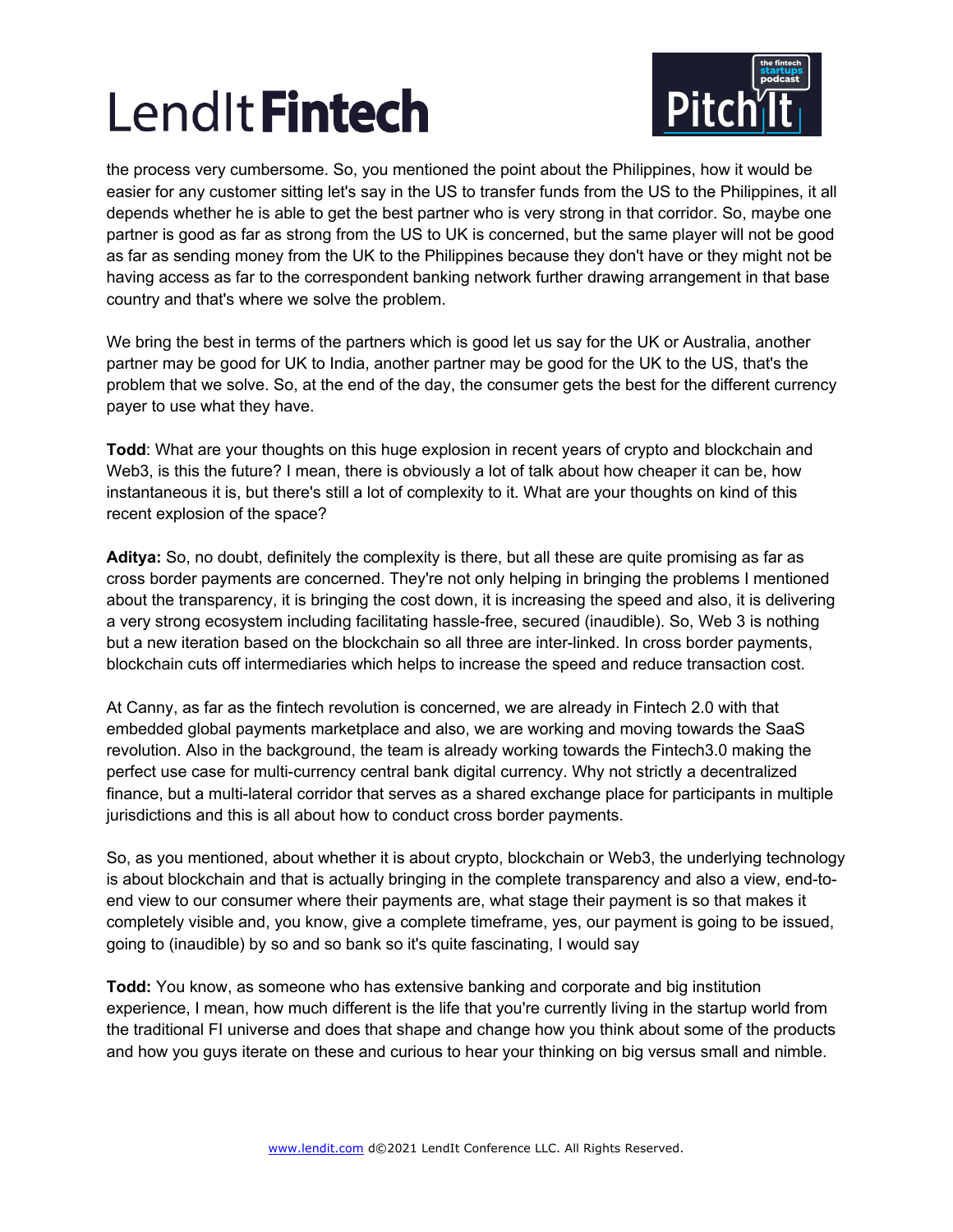

**Aditya:** Both are completely different, completely two different engines. So, when you are in startup, it's not a job, it's a mission, you are working towards solving some problem and it becomes your life. At the same time, being in the startup and being a founder you always work in a quite, I would say, in a pressure cooker environment. Whereas in the corporate life, definitely, there is, you can say, access to resources, but still you have something to deliver as far as your shareholders are concerned. So, when you are on a journey of a startup at the initial stage, you are all alone, but with the corporate experience you get many well wishers onboard and your network helps. Being a startup on a startup journey, it's full of hassle, we try, we lose, but we win, but, all in all, it's all about the limited resources we work on.

And, as you mentioned about the corporate life experience, the scale is very different there, but that scale also comes with the immediate availability of the resources. I may talk about in terms of the startup world, okay, it is about solving a problem and it is about bringing a difference, but in the corporate life it was about managing resources and delivering numbers with caution. I would read these two as very different engines but having a corporate experience and then coming on to be a startup brings a lot of responsibility, but also brings a lot of experience in terms of execution and that's where we are able to deliver what we are doing right now in a short span of time.

**Todd:** You mentioned earlier when you were talking about your, kind of explaining your company, a bit about what you guys do, you know, some terms and it seems as if today you have Banking-as-a-Service, Payments-as-a-Service, you know, obstruction layers, APIs, embedded finance, I mean, there's all these different terms flying around, some kind of mean, if not the same thing, at least similar things. Ultimately, I guess the question is does it really matter what we call it, if it's called embedded finance or not, are these terms that different or is it kind of in the same universe?

**Aditya:** I would say, all these terms are a result of fintech evolution. It's all about partnership and the collaboration and that's how Banking-as-a-Service, Payments-as-a-Service or embedded finance may be worked. So, we see embedded finance and Payments-as-a-Service as part of Banking-as-a-Service and what is Banking-as-a-Service?

It is just a bundled financial services offering which is all fun, of course, there's a white label or cobranded so quite a few neobanks, whichever actually launched best proposition after having the success in direct to consume segment. So, some of the banks the likes of Starling Money, they have been very successful and we place ourselves into Payments-as-a-Service and embedded finance company and Payments-as-a-Service is about end-to-end payment service offering which can enable any institution to offer payments service without investing much time and money, riding on an existing platform which includes such services such as card issuing, payment clearing, cross border payments, disbursements, e-commerce gateways.

Embedded finance is about integrating financial services with other environments and ecosystems, be it a financial or a non-financial institution, it is also offering a service or a product where consumer is life offering, buy now, pay later at the point of sale itself. So, embedded finance is making every company a fintech, whether that company is a financial institution or a non-financial institution. Our APIs also enable any company to launch cross border payments and that is with just a few lines of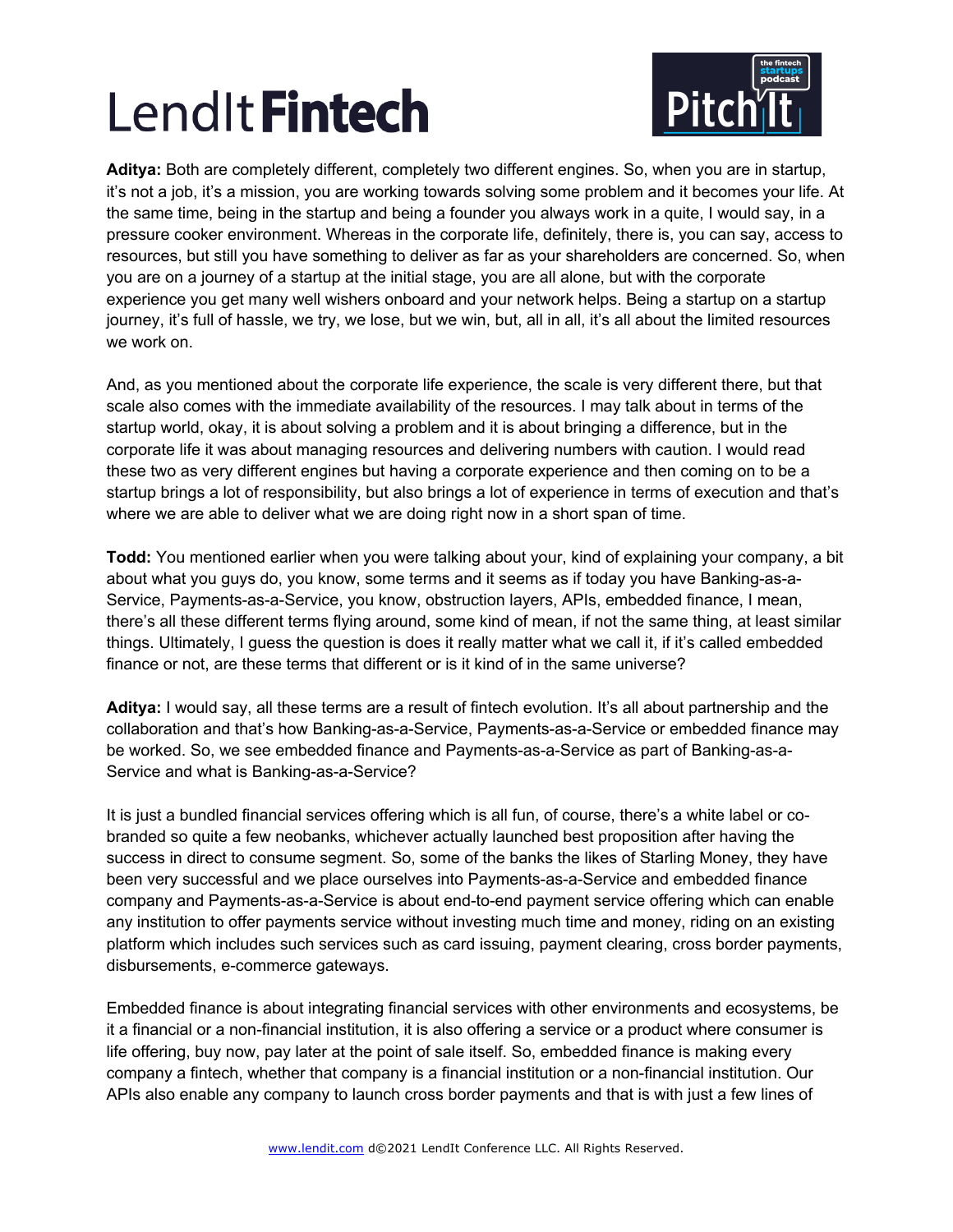

code, as I said, but, riding on well established payment rails so we believe the future is about embedded finance and to be more precise, it is about the embedded financial marketplace, giving control to consumer to select the best and consume services wherever they are. So, all these terms are quite linked with each other, some are part of the broader term and this is going to evolve further.

**Todd:** What's the biggest lesson you've learned about your own company since you launched in 2018?

**Aditya:** Be cautious in defining priorities, as during the startup journey everything comes as a priority, but one has to be very judicious because in startup journey you have only 24 hours and not much resources. From a fintech perspective, we see fintech as evolving really fast and we have to be ready to match the pace. At the same time, partnership and collaboration is the key to success and that is our learning. Whenever you are in the market, the competition is emerging, but you can see the competition as an opportunity to partner with and that's how the whole ecosystem will work and as a business you'll thrive.

**Todd:** Best piece of advice you received since launching?

**Aditya:** What we see in our journey is selecting a partner is very crucial. So, select a partner, a right partner on journey from day one because partners are always the biggest asset for the company and that's why whenever we look for a partnership, we look for the synergy, we look for the thought process, we look for what problem they are also looking forward to solve and that's where we bring in the synergy onboard and move together.

**Todd:** I want to shift our conversation a little bit. You know, as a founder, as someone who's worked in banking and big institutions, you mentioned it earlier, how fast things are moving, how do you stay ahead of the curve and ensure that Canny is working with the best technology, the right focus. Obviously, we talked about blockchain so staying up on kind of what's going on there so how do you prioritize things?

**Aditya:** So far, definitely, as I said, as fintech is evolving so fast, we ourselves keep abreast with the new trends, the new technology and that's where we try to be in the market always, we try to interact with the people more and more, we try to interact with the partners, with the clients, with the resources on the ground and we try to learn from the other institutions. Some of the institutions are working very, very strongly as far as integrating different APIs, some institutions are working very strongly as far bringing more use cases out on blockchain.

So, that's why when I mentioned about Fintech 3.0, our approach or our product strategy have driven from that angle, how the future will look like in five years, how we see ourselves for the product that we are building to be delivered in that five years to ten years. Are we spending a good amount of time and money in terms of definitely technology, in terms of resources, in terms of you know, bringing the right resources on board and also bringing market expertise.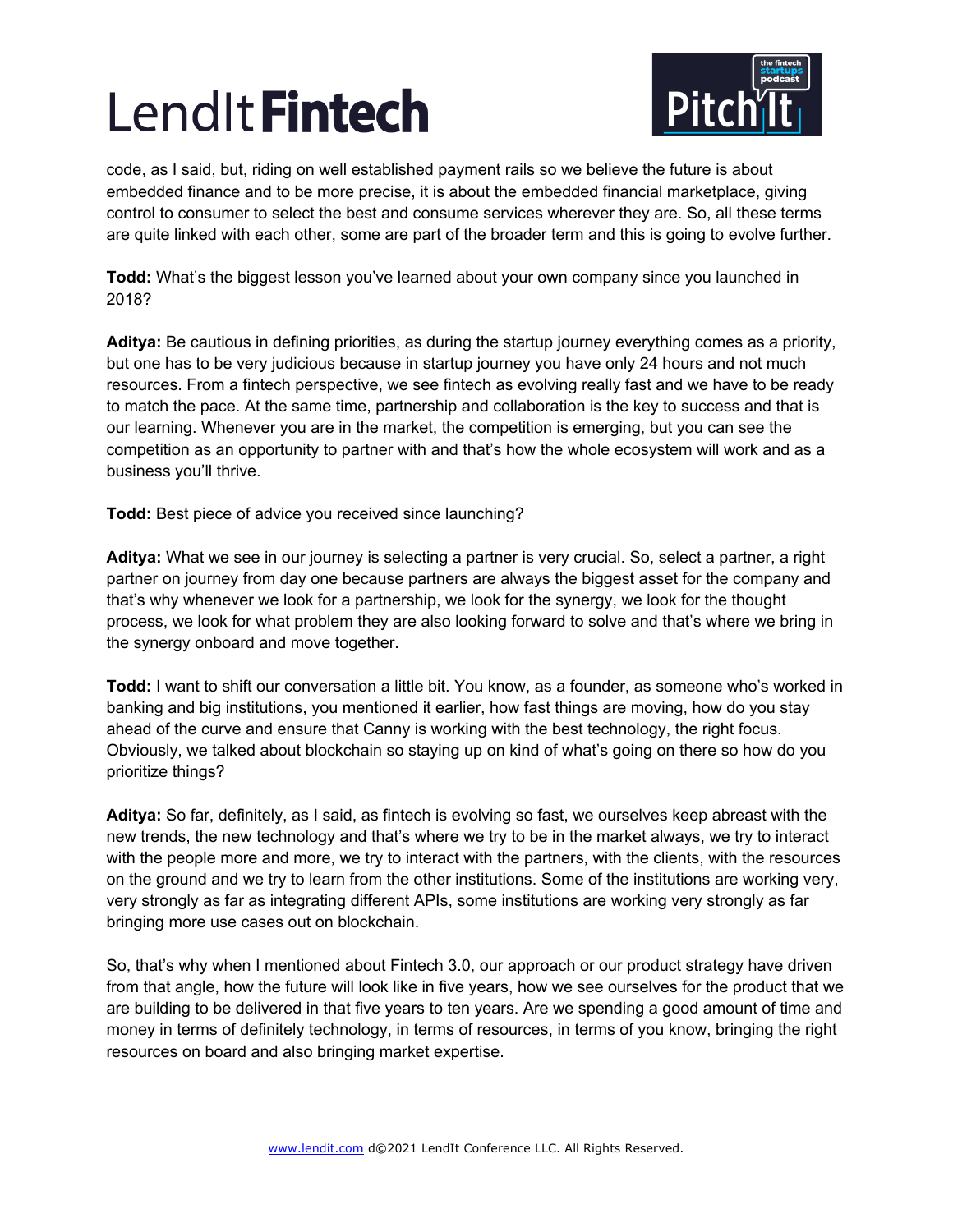

So, it's not only about having permanent resources, but also in terms of how you can get expertise from the market by way of advisors, by way of industry experts who can guide you. So, we are always striving in terms of finding out the new technology which is coming up, how we can use and make our journey more seamless, more useful for the consumers so that the mission where we are in terms of bringing the best to the end-user we can fulfill and accomplish and which we make it relevant as far as the future is also concerned.

**Todd:** What does the team look like, how big is the team, who are some of the people around you helping to build Canny?

**Aditya:** We two are the founders, as I mentioned, we both are based in London, we both come, I would say, from a decent background as far as from the corporate world is concerned, working in senior management, also working with large institutions. At the same time, we have our tech partners based out of India as well as in Canada who comes with an expertise as far as cross border payments verticals are concerned, whether it's about liquidity management, whether it is about risk management, onboarding solutions or having APIs to integrate as far as where the larger players are concerned.

So, we have the right resources in place, but at the same time, we are backed up by the industry experts as our advisors. A couple of advisors have launched large institutions and worked with them, both in the marketplace as well as on digital transformation side and one of the advisors we have, they are experts as far as on the IT security is concerned so they guide us on the IT security side of the business. So, we cover all the aspects, not only from the marketing, sales or the product side, but also in terms of the IT security. So, we have quite a mix of people who are helping us to move forward and deliver where we are.

**Todd:** Fintech has clearly become arguably the hottest investment opportunity for VCs and others around the world, have you guys raised outside capital, how was the process, investor conversations, kind of how have those gone and how has investor appetite been for what you guys are building?

**Aditya:** As I said, we started from an idea perspective in 2018 and from idea to building a prototype that was all done by the two of us, not taking any money from outside. During the COVID which was in 2020, we managed to do a bootstrap round through family and friends. At the initial stage when you are looking forward to build a product, okay just normal idea perspective, it is very, very important where someone had to believe as far as in you and your idea. We are very thankful that okay, at that point in time, our existing investors believed in us, they are definitely from the financial world, they are in the senior level in terms of with the other banks are concerned so they understand this space.

So, initially, I see investment is always on people and the team, product comes later and now, we are at an interesting stage where we have product, right resources, traction from the client, accolade from where the industry experts are concerned. So, now, we are at this stage where we are going for our seed funding so, yes, we do have a good traction, whether we call it from angel investors or from VCs and we are looking forward in terms of closing our round soon.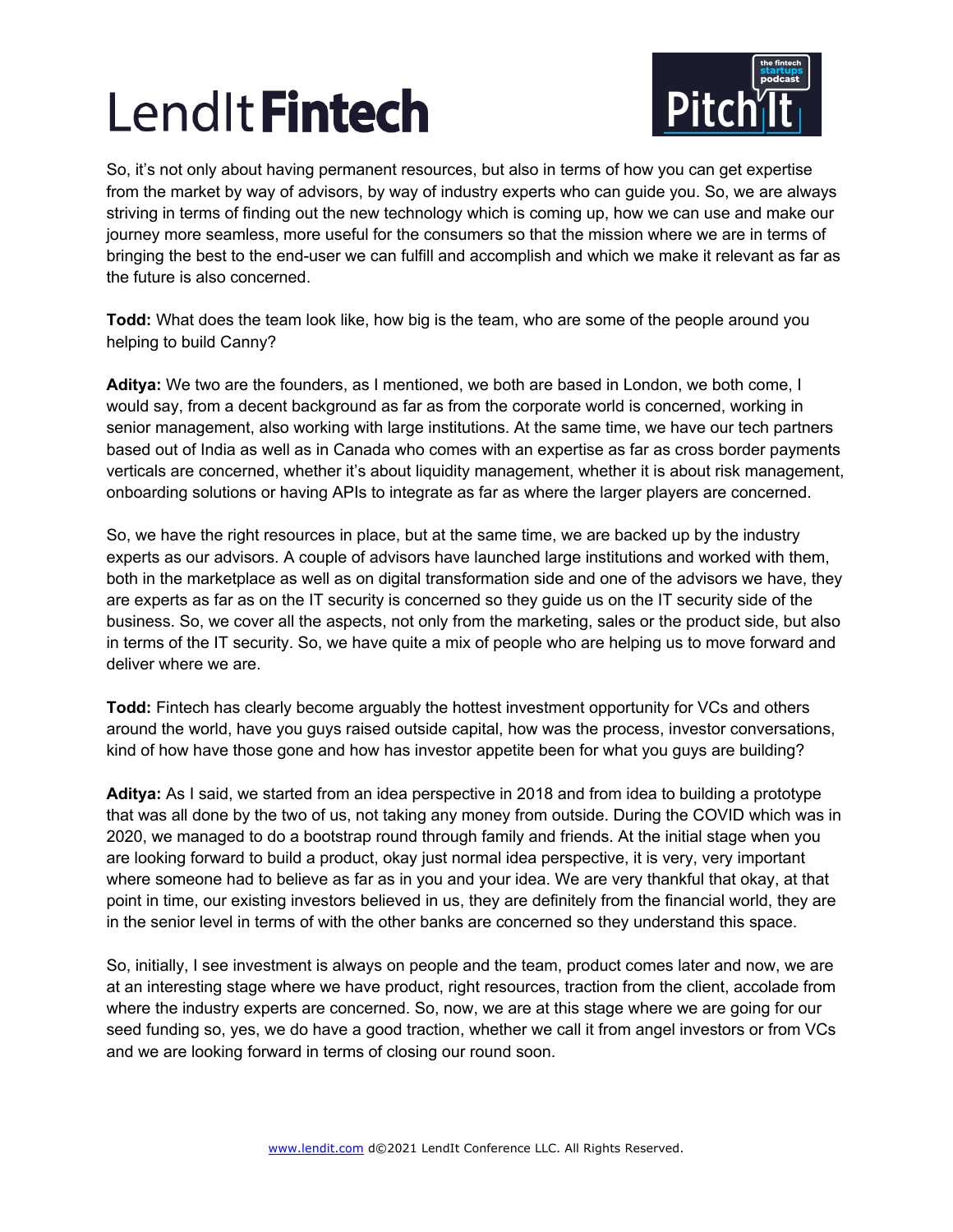

But yes, you are right, it's quite a hard market, it also depends on which market you are so definitely whether it's east, west or where we are sitting in the middle. We are quite open in terms of speaking to the VCs, some of the VCs, you know, who are talking to us, they are from the east side of the world, one of the VCs from the UK, they are angel investors who are very, very interested in terms of investing as far as the initial stage is concerned because they definitely see or are looking for multiple returns at a later stage. So, yes, we have a traction, we see opportunity here in this hard market, we can have more resources coming soon.

**Todd:** What piece of advice would you offer a fellow founder that might be listening to the episode when we release it?

**Aditya:** I would say it's a very short answer, if you embark on a startup journey, get fully involved, don't ever ride on two boats as you won't be able to do justice with any.

**Todd:** That is good advice. So, we just have a couple of minutes left, I'd like to end a little bit lighter with some fun. Do you have a favorite book and the last book that you read.

**Aditya:** So, my favorite book is "The Chimp Paradox" by Prof. Steve Peters which talks about how you can calm down your chimp which is sitting in your mind. The last book that I finished was about "The Power of Habit" by Charles Duhigg and currently, I'm reading "The 5 AM Club" by Robin Sharma.

**Todd:** Do you have or do you root for a favorite sport or sport team?

**Aditya:** Absolutely. Being of Indian origin, I am following the trend and I am very passionate about cricket, I watch and play as well and looking forward to watch some more as the season is about to start. From a national team perspective, I support India.

**Todd:** And then final question, biggest inspiration in life?

**Aditya:** The sunrise to kick off the day. So, I want to make the most of my life, I want to push myself and work on streams which bring me joy, be it running, playing, reading or working, I listen to podcasts, I read inspirational books, but the biggest inspiration quote for me is, "I have a dream."

**Todd:** Well, Aditya, I greatly appreciate your coming on the show and give me a few minutes today. How can the audience or if there's investors that might listen, how can they find you, how can they find Canny?

**Aditya:** Our website is thecanny.co, anybody can reach me on ar@thecanny,co and also on our website we have a page where you can leave a message for us, we will be very happy to take it on an immediate basis and reach them out. I'm on LinkedIn as well so, yes, we can get connected.

**Todd:** Alright, sounds good. Thank you again, I wish you and the team continued success, hopefully, we can get you back sometime in the future. Thank you very much, enjoy the rest of your day.